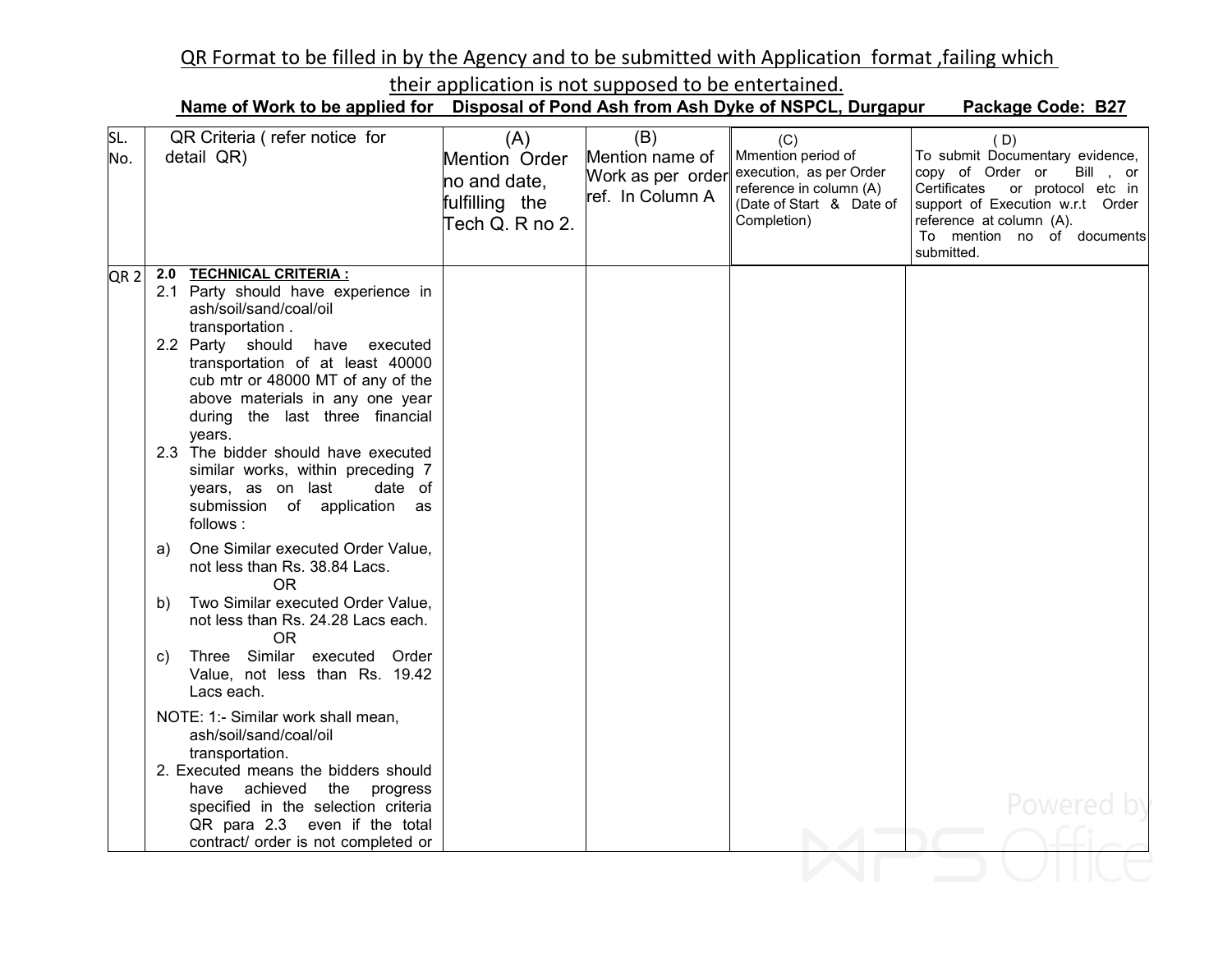|              | not closed till last date of                                    |                         |                         |                         |                                   |
|--------------|-----------------------------------------------------------------|-------------------------|-------------------------|-------------------------|-----------------------------------|
|              | submission of application.                                      |                         |                         |                         |                                   |
|              | 3. Proof of execution/ experience to be                         |                         |                         |                         |                                   |
|              | submitted - Copy of a) Completion                               |                         |                         |                         |                                   |
|              | certificate or (b) Final Bill copy.                             |                         |                         |                         |                                   |
|              | Or (c) Joint protocol signed with                               |                         |                         |                         |                                   |
|              | customer and bidder OR                                          | (d)                     |                         |                         |                                   |
|              | Running Account Bill. OR (e) Final                              |                         |                         |                         |                                   |
|              | Amendment of relevant Orders for                                |                         |                         |                         |                                   |
|              | QR Para 2.1, 2.2 & 2.3 above.                                   |                         |                         |                         |                                   |
| QR           | <b>Average Annual</b>                                           |                         |                         |                         | <b>Mention Document submitted</b> |
| $\mathbf{1}$ | Turnover:                                                       | Annual Turn over Year 1 | Annual Turn over Year 2 | Annual Turn over Year 3 | in support of Financial Criteria  |
|              |                                                                 |                         |                         |                         | and nos of documents              |
|              | Average<br>1.0<br>Annual                                        |                         |                         |                         | submitted                         |
|              | Turnover of the vendor in                                       |                         |                         |                         |                                   |
|              | the preceding three (3)                                         |                         |                         |                         |                                   |
|              | financial years from the                                        |                         |                         |                         |                                   |
|              | last date of submission of                                      |                         |                         |                         |                                   |
|              | application shall not be                                        |                         |                         |                         |                                   |
|              | less than Rs. 48.55 Lakh.                                       |                         |                         |                         |                                   |
|              | Note: 4:- For Financial                                         |                         |                         |                         |                                   |
|              | Selection criteria, QR para                                     |                         |                         |                         |                                   |
|              | 1.0, agencies must submit                                       |                         |                         |                         |                                   |
|              | copy of audited Balance Sheet                                   |                         |                         |                         |                                   |
|              | & Profit and Loss account                                       |                         |                         |                         |                                   |
|              | statement for the specified                                     |                         |                         |                         |                                   |
|              | period. In case where audited<br>results for the last financial |                         |                         |                         |                                   |
|              | year as on the last date of                                     |                         |                         |                         |                                   |
|              | submission of application are                                   |                         |                         |                         |                                   |
|              | not available, the financial                                    |                         |                         |                         |                                   |
|              | results certified by a practicing                               |                         |                         |                         |                                   |
|              | Chartered Accountant shall be                                   |                         |                         |                         |                                   |
|              | considered acceptable. In                                       |                         |                         |                         |                                   |
|              | case, Bidder is not able to<br>submit the Certificate from      |                         |                         |                         |                                   |
|              | practicing<br>Chartered                                         |                         |                         |                         |                                   |
|              | Accountant certifying<br>its                                    |                         |                         |                         |                                   |
|              | financial<br>parameters,<br>the                                 |                         |                         |                         |                                   |
|              | audited results of<br>three                                     |                         |                         |                         |                                   |
|              | consecutive financial years                                     |                         |                         |                         |                                   |
|              | preceding the last financial                                    |                         |                         |                         |                                   |
|              | year shall be considered for                                    |                         |                         |                         |                                   |
|              | evaluating<br>the<br>financial<br>parameters.                   |                         |                         |                         | Powered by                        |
|              |                                                                 |                         |                         |                         |                                   |
|              | 5:- Other income shall not                                      |                         |                         |                         |                                   |
|              |                                                                 |                         |                         |                         |                                   |